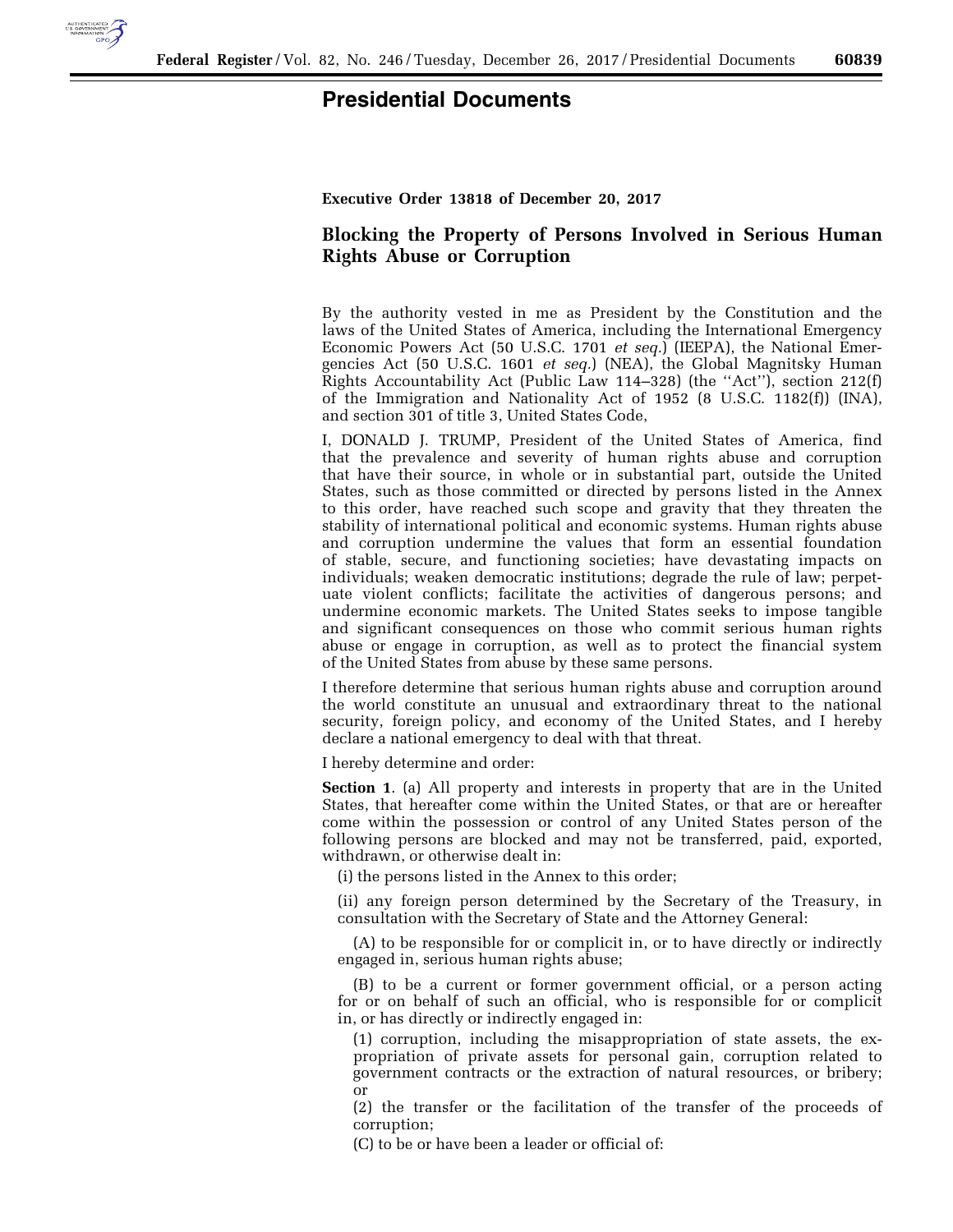(1) an entity, including any government entity, that has engaged in, or whose members have engaged in, any of the activities described in subsections (ii)(A), (ii)(B)(1), or (ii)(B)(2) of this section relating to the leader's or official's tenure; or

(2) an entity whose property and interests in property are blocked pursuant to this order as a result of activities related to the leader's or official's tenure; or

(D) to have attempted to engage in any of the activities described in subsections  $(ii)(A)$ ,  $(ii)(B)(1)$ , or  $(ii)(B)(2)$  of this section; and

(iii) any person determined by the Secretary of the Treasury, in consultation with the Secretary of State and the Attorney General:

(A) to have materially assisted, sponsored, or provided financial, material, or technological support for, or goods or services to or in support of:

(1) any activity described in subsections (ii)(A), (ii)(B)(1), or (ii)(B)(2) of this section that is conducted by a foreign person;

(2) any person whose property and interests in property are blocked pursuant to this order; or

(3) any entity, including any government entity, that has engaged in, or whose members have engaged in, any of the activities described in subsections (ii)(A), (ii)(B)(1), or (ii)(B)(2) of this section, where the activity is conducted by a foreign person;

(B) to be owned or controlled by, or to have acted or purported to act for or on behalf of, directly or indirectly, any person whose property and interests in property are blocked pursuant to this order; or

(C) to have attempted to engage in any of the activities described in subsections (iii)(A) or (B) of this section.

(b) The prohibitions in subsection (a) of this section apply except to the extent provided by statutes, or in regulations, orders, directives, or licenses that may be issued pursuant to this order, and notwithstanding any contract entered into or any license or permit granted before the effective date of this order.

**Sec. 2**. The unrestricted immigrant and nonimmigrant entry into the United States of aliens determined to meet one or more of the criteria in section 1 of this order would be detrimental to the interests of the United States, and the entry of such persons into the United States, as immigrants or nonimmigrants, is hereby suspended. Such persons shall be treated as persons covered by section 1 of Proclamation 8693 of July 24, 2011 (Suspension of Entry of Aliens Subject to United Nations Security Council Travel Bans and International Emergency Economic Powers Act Sanctions).

**Sec. 3**. I hereby determine that the making of donations of the types of articles specified in section 203(b)(2) of IEEPA (50 U.S.C. 1702(b)(2)) by, to, or for the benefit of any person whose property and interests in property are blocked pursuant to this order would seriously impair my ability to deal with the national emergency declared in this order, and I hereby prohibit such donations as provided by section 1 of this order.

**Sec. 4**. The prohibitions in section 1 include:

(a) the making of any contribution or provision of funds, goods, or services by, to, or for the benefit of any person whose property and interests in property are blocked pursuant to this order; and

(b) the receipt of any contribution or provision of funds, goods, or services from any such person.

**Sec. 5**. (a) Any transaction that evades or avoids, has the purpose of evading or avoiding, causes a violation of, or attempts to violate any of the prohibitions set forth in this order is prohibited.

(b) Any conspiracy formed to violate any of the prohibitions set forth in this order is prohibited.

**Sec. 6**. For the purposes of this order: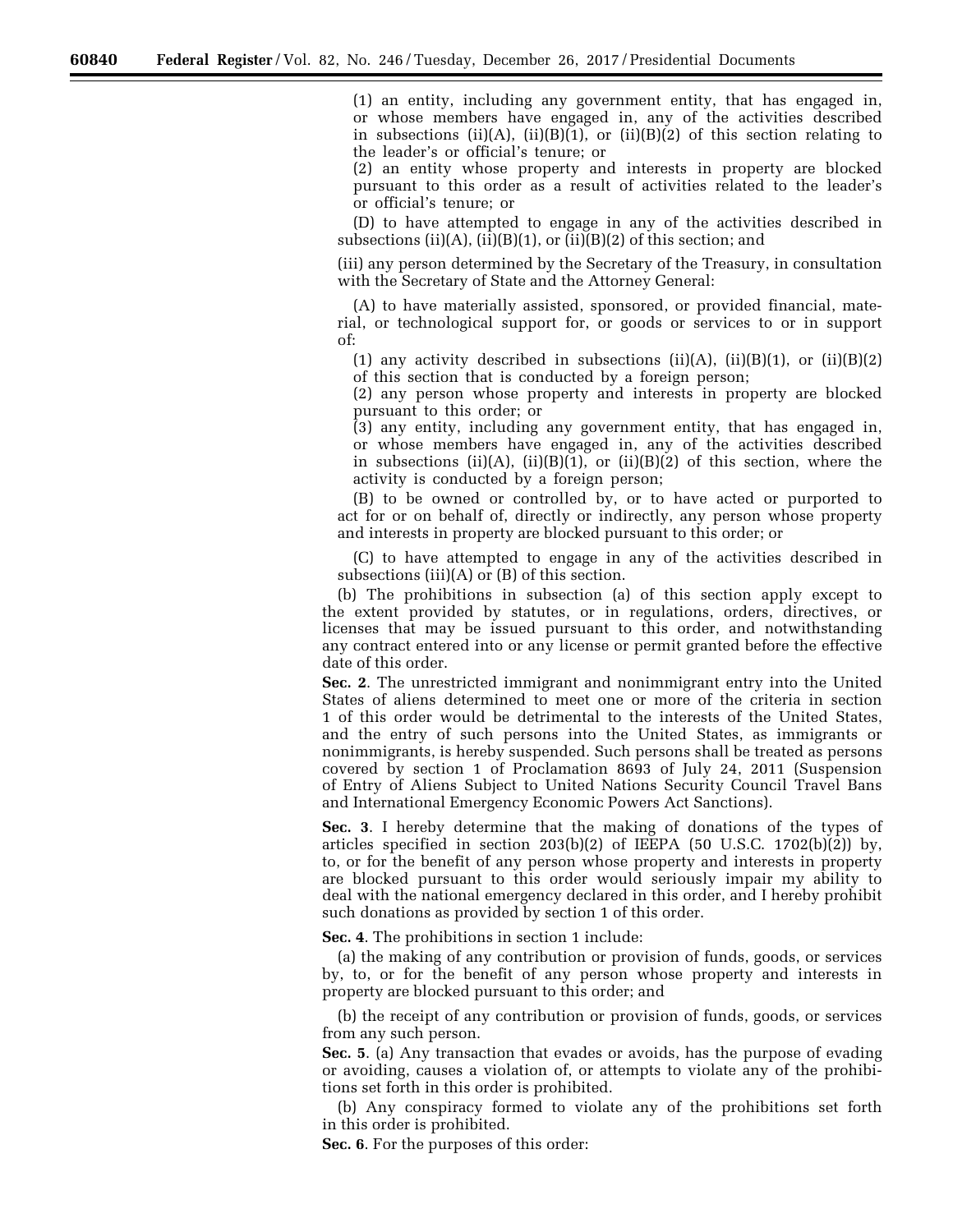(a) the term ''person'' means an individual or entity;

(b) the term ''entity'' means a partnership, association, trust, joint venture, corporation, group, subgroup, or other organization; and

(c) the term ''United States person'' means any United States citizen, permanent resident alien, entity organized under the laws of the United States or any jurisdiction within the United States (including foreign branches), or any person in the United States.

**Sec. 7**. For those persons whose property and interests in property are blocked pursuant to this order who might have a constitutional presence in the United States, I find that because of the ability to transfer funds or other assets instantaneously, prior notice to such persons of measures to be taken pursuant to this order would render those measures ineffectual. I therefore determine that for these measures to be effective in addressing the national emergency declared in this order, there need be no prior notice of a listing or determination made pursuant to this order.

**Sec. 8**. The Secretary of the Treasury, in consultation with the Secretary of State, is hereby authorized to take such actions, including adopting rules and regulations, and to employ all powers granted to me by IEEPA and the Act as may be necessary to implement this order and section 1263(a) of the Act with respect to the determinations provided for therein. The Secretary of the Treasury may, consistent with applicable law, redelegate any of these functions to other officers and agencies of the United States. All agencies shall take all appropriate measures within their authority to implement this order.

**Sec. 9**. The Secretary of State is hereby authorized to take such actions, including adopting rules and regulations, and to employ all powers granted to me by IEEPA, the INA, and the Act as may be necessary to carry out section 2 of this order and, in consultation with the Secretary of the Treasury, the reporting requirement in section 1264(a) of the Act with respect to the reports provided for in section  $1264(b)(2)$  of that Act. The Secretary of State may, consistent with applicable law, redelegate any of these functions to other officers and agencies of the United States consistent with applicable law.

**Sec. 10**. The Secretary of the Treasury, in consultation with the Secretary of State and the Attorney General, is hereby authorized to determine that circumstances no longer warrant the blocking of the property and interests in property of a person listed in the Annex to this order, and to take necessary action to give effect to that determination.

**Sec. 11**. The Secretary of the Treasury, in consultation with the Secretary of State, is hereby authorized to submit recurring and final reports to the Congress on the national emergency declared in this order, consistent with section 401(c) of the NEA (50 U.S.C. 1641(c)) and section 204(c) of IEEPA (50 U.S.C. 1703(c)).

**Sec. 12**. This order is effective at 12:01 a.m., Eastern Standard Time, December 21, 2017.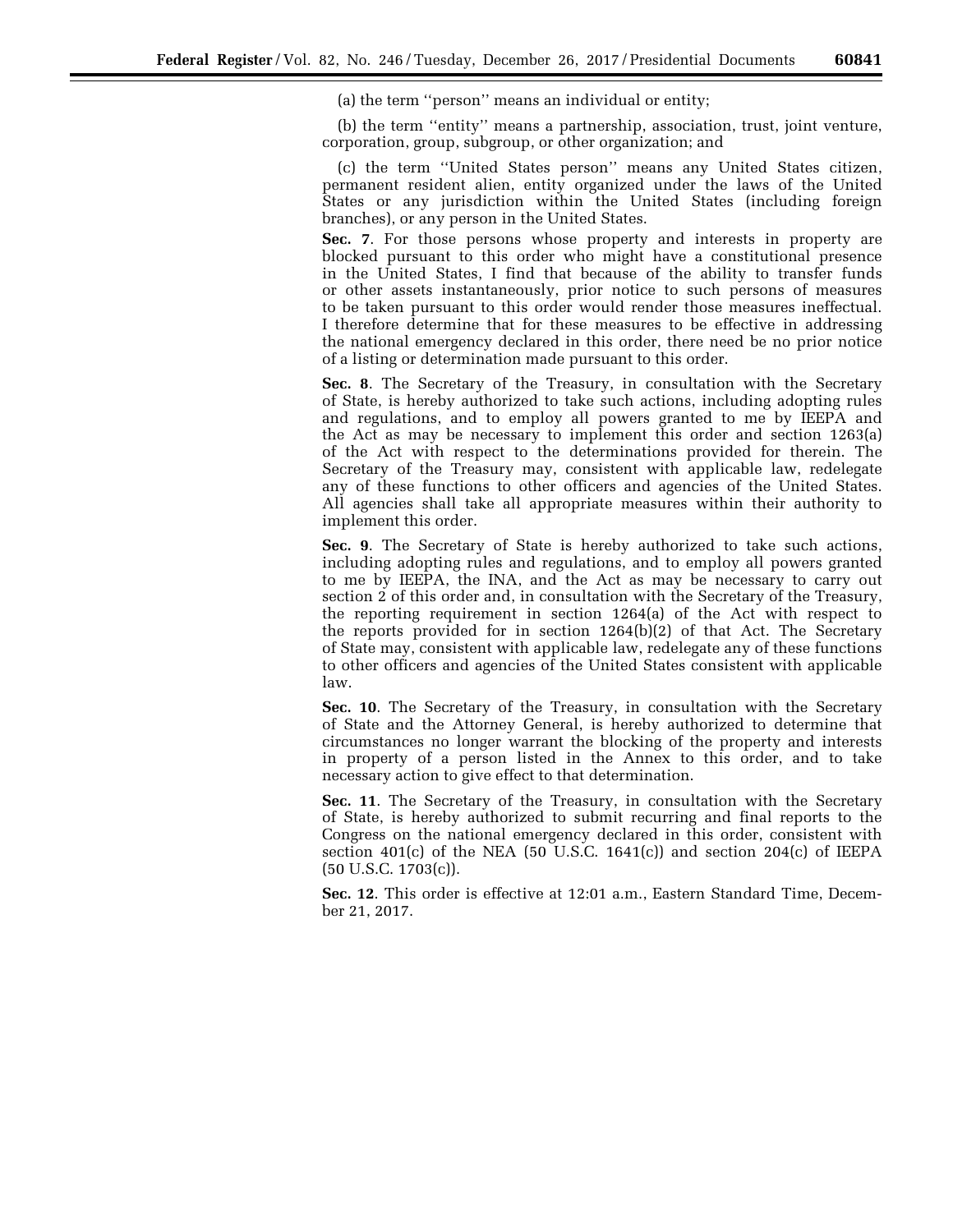**Sec. 13**. This order is not intended to, and does not, create any right or benefit, substantive or procedural, enforceable at law or in equity by any party against the United States, its departments, agencies, or entities, its officers, employees, or agents, or any other person.

Duablomm

THE WHITE HOUSE, *December 20, 2017.* 

Billing code 3295–F8–P

۳